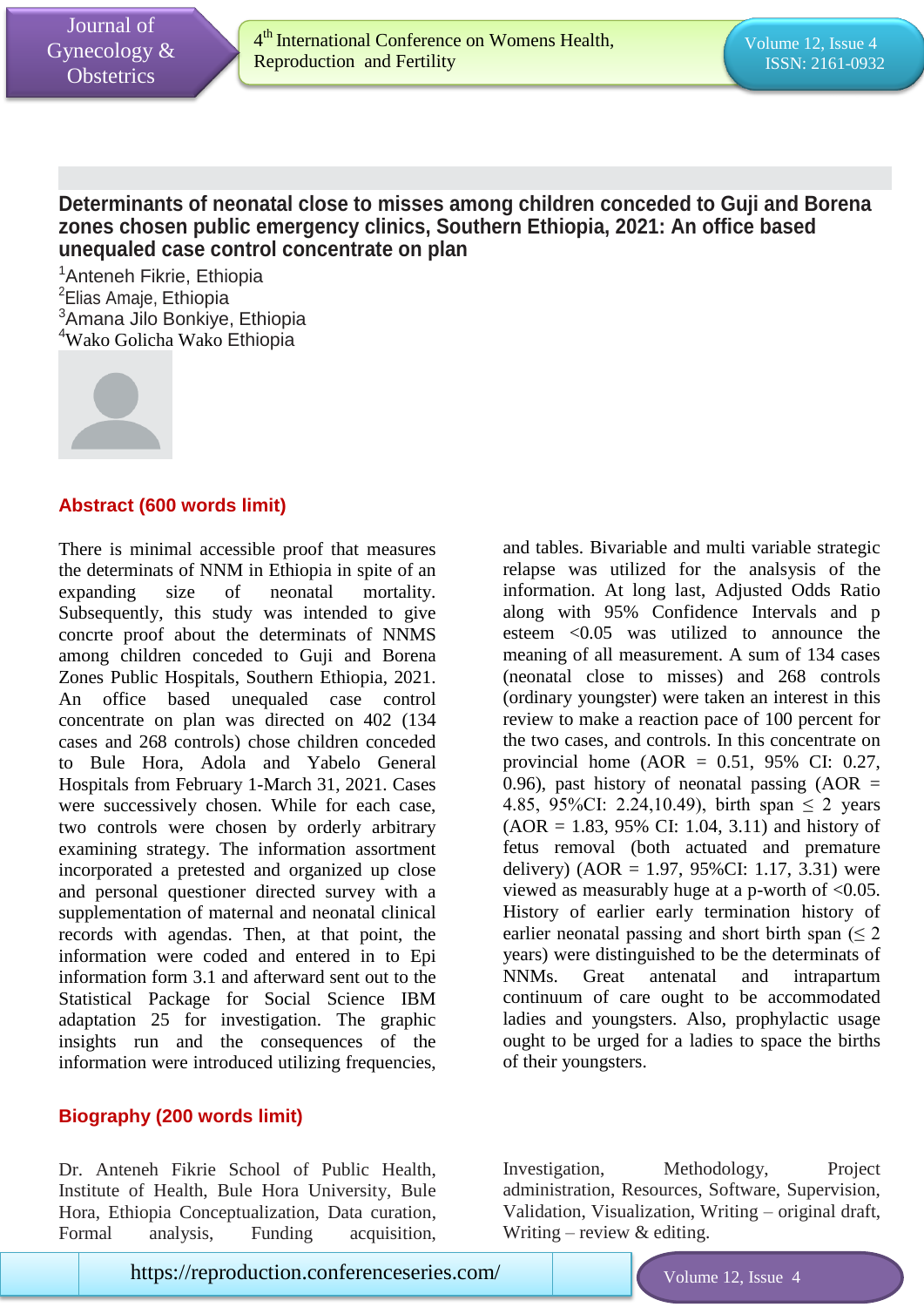Iss

## **About Research Topic (200 words limit)**

The study was conducted in Bule Hora, Yabelo and Adola General Public Hospitals which were found in West Guji, Borena and East Guji Zones respectively from February 1-March 31, 2021. Bule Hora General Hospital is located in Bule Hora town which is the capital of West Guji Zone of the Oromia Region and located at 467 km to the South of Addis Ababa. Bule Hora General Hospital provides health services for 1,389,821 population. According to the 2019/20 Zonal health department Health Management Information System report, the Hospital has an 4. annual delivery of 3250. It has also 186 health professionals. Likewise, Adola General hospital is found at Adola, a town administration equivalent to woreda of East Guji Zone, is located at  $470 \text{ km}$  to  $5$ . the South of Addis Ababa. It provides health services for 771,879 populations and it has 132 health professionals.

### **About Institution (200 words limit)**



Historical Background Of College of Health and Medical Sciences

Pursuant to the national health policy, long term plan of the government and mandate given to the Higher 9. education Institutions to train competent professions for the development of the country the faculty of Health Sciences was established in September 2017. Currently the faculty has renamed as College of 10. Mullola S, Hakulinen C, Presseau J, et al. . Health and Medical Sciences.

The college started by offering BSc degree in Nursing and Midwifery which is bedrock of a College of Health and Medical Sciences (CHMS). departments consecutively, namely Departments Nursing and midwifery, medical laboratory Science, Environmental Health Sciences, and BSc pharmacy,.

### **References:**

1. [Graduate Medical Education National Advisory](https://www.longdom.org/gynecology-obstetrics/archive.html)  [Committee. Report of the Graduate Medical](https://www.longdom.org/gynecology-obstetrics/archive.html)  [Education National Advisory Committee to the](https://www.longdom.org/gynecology-obstetrics/archive.html)  Secretary, Department of Health and Human [Services. Washington, DC: U.S. Government](https://www.longdom.org/gynecology-obstetrics/archive.html)  [Printing Office; GMENAC; Summary Report.](https://www.longdom.org/gynecology-obstetrics/archive.html)  [1980](https://www.longdom.org/gynecology-obstetrics/archive.html)

- Weiner JP. Forecasting the effects of health reform on US physician workforce requirement. Evidence from HMO staffing patterns. JAMA. 1994;272(3):222–230.
- 3. [Rizza RA, Vigersky RA, Rodbard HW, et al. . A](https://www.longdom.org/gynecology-obstetrics.html)  [model to determine workforce needs for](https://www.longdom.org/gynecology-obstetrics.html)  [endocrinologists in the United States until 2020. J](https://www.longdom.org/gynecology-obstetrics.html)  [Clin Endocrinol Metab. 2003;88\(5\):1979–1987.](https://www.longdom.org/gynecology-obstetrics.html)
- 4. Vigersky RA, Fish L, Hogan P, et al. . The clinical endocrinology workforce: current status and future projections of supply and demand. J Clin Endocrinol Metab. 2014;99(9):3112–3121.
- 5. Stone AT, Carlson KM, Douglas PS, Morris KL, Walsh MN. Assessment of subspecialty choices of men and women in internal medicine from 1991 to 2016. JAMA Intern Med. 2020;180(1):140– 141.
- 6. Pelley E, Danoff A, Cooper DS, Becker C. Female physicians and the future of endocrinology. J Clin Endocrinol Metab. 2016;101(1):16–22.
- 7. American Board of Internal Medicine. 2019. Percentage of First-Year Fellows by Gender and Type of Medical School Attended.
- 8. Jain MK, Cheung VG, Utz PJ, Kobilka BK, Yamada T, Lefkowitz R. Saving the endangered physician-scientist – a plan for accelerating medical breakthroughs. N Engl J Med. 2019;381(5):399–402.
	- Yarchoan M, Dougan ML, Tjota MY, et al. . Who will manage American patients with diabetes? Residents' career preferences and perceptions of diabetes care. Endocr Pract. 2011;17(2):235–239.
- Personality traits and career choices among physicians in Finland: employment sector, clinical patient contact, specialty and change of specialty. BMC Med Educ. 2018;18(1):52
- Since then, The College had been launched five 11. Dorsey ER, Jarjoura D, Rutecki GW. Influence of controllable lifestyle on recent trends in specialty choice by US medical students. JAMA. 2003;290(9):1173–1178.
	- 12. Ebell MH. Future salary and US residency fill rate revisited. JAMA. 2008;300(10):1131–1132.
	- 13. Halvorsen AJ, Kolars JC, McDonald FS. Gender and future salary: disparate trends in internal medicine residents. Am J Med. 2010;123(5)

**https://reproduction.conferenceseries.com/ Volume 12, Issue 4** 

Issue 4